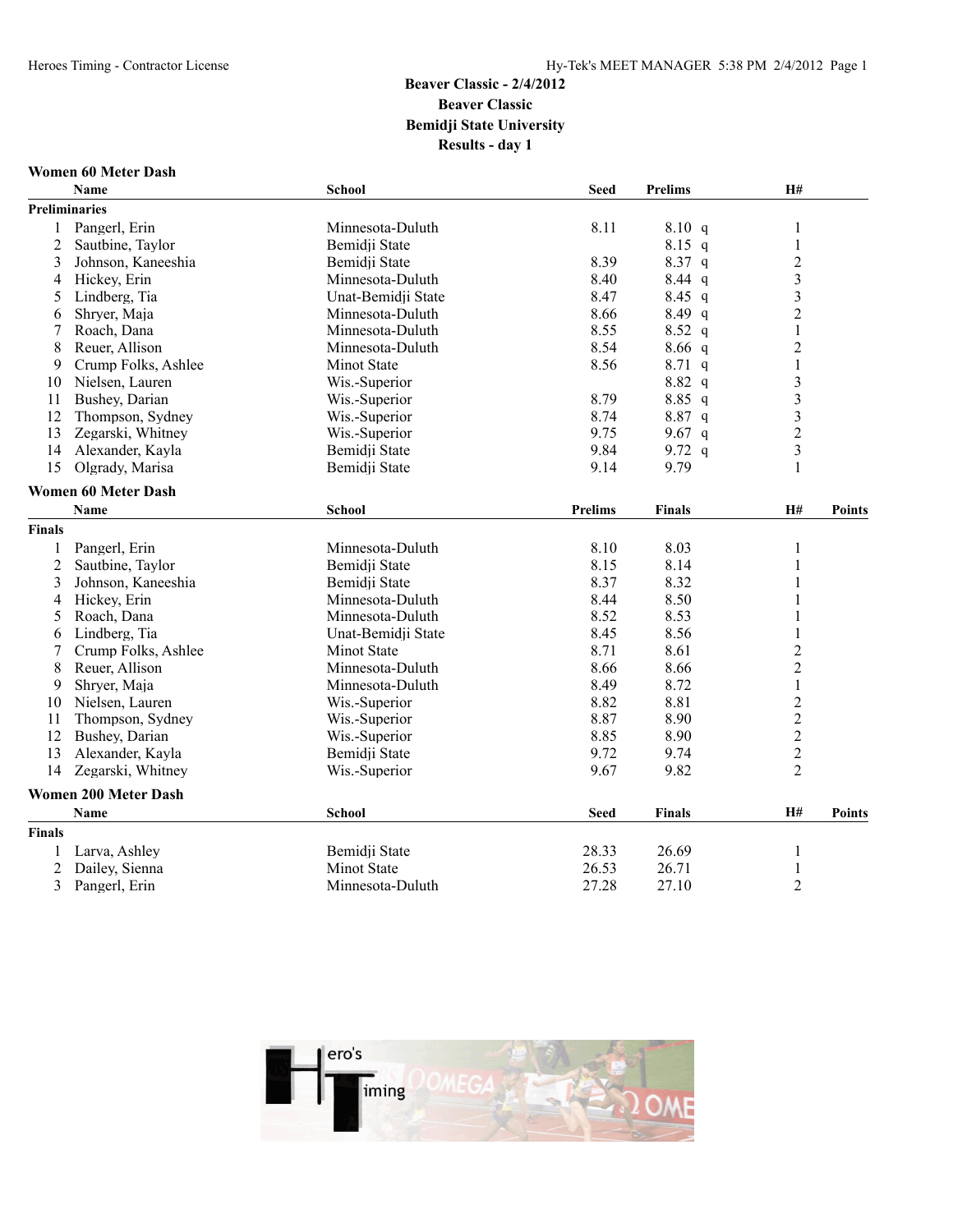|        | Finals  (Women 200 Meter Dash) |                    |             |               |                          |               |
|--------|--------------------------------|--------------------|-------------|---------------|--------------------------|---------------|
|        | Name                           | School             | <b>Seed</b> | <b>Finals</b> | <b>H#</b>                | <b>Points</b> |
| 4      | Shryer, Maja                   | Minnesota-Duluth   | 27.46       | 27.14         | $\sqrt{2}$               |               |
| 5      | Bjork, Kirsten                 | Minnesota-Duluth   | 26.31       | 27.19         | $\mathbf{1}$             |               |
| 6      | Bettendorf, Catie              | Minnesota-Duluth   | 27.61       | 27.74         | $\overline{c}$           |               |
| 7      | Ernste, Kelsey                 | Minnesota-Duluth   | 28.16       | 27.94         | $\overline{\mathbf{3}}$  |               |
| 8      | Lindberg, Tia                  | Unat-Bemidji State | 28.13       | 28.29         | $\overline{\mathbf{3}}$  |               |
| 9      | George, Molly                  | Minnesota-Duluth   | 28.43       | 28.40         | $\overline{4}$           |               |
| 10     | Kosey, Taylor                  | Minnesota-Duluth   | 28.20       | 28.50         | 3                        |               |
| 11     | Hickey, Erin                   | Minnesota-Duluth   | 27.89       | 28.66         | $\overline{c}$           |               |
| 12     | Anderson, Danielle             | Wis.-Superior      | 28.84       | 28.86         | 5                        |               |
| 13     | Johnson, Kaneeshia             | Bemidji State      | 28.77       | 29.00         | $\overline{4}$           |               |
| 14     | Clementson, Brietta            | Minnesota-Duluth   | 28.32       | 29.17         | $\overline{4}$           |               |
| 15     | Crump Folks, Ashlee            | Minot State        | 28.22       | 29.36         | $\overline{\mathbf{3}}$  |               |
| 16     | Nielsen, Lauren                | Wis.-Superior      |             | 29.85         | 5                        |               |
| 17     | Bushey, Darian                 | Wis.-Superior      | 29.37       | 29.92         | 5                        |               |
| 18     | Churness, Sara                 | Bemidji State      |             | 30.51         | $\overline{\mathcal{L}}$ |               |
| 19     | Alexander, Kayla               | Bemidji State      | 32.93       | 32.70         | 5                        |               |
| 20     | Zegarski, Whitney              | Wis.-Superior      | 33.40       | 33.35         | 5                        |               |
|        | <b>Women 400 Meter Dash</b>    |                    |             |               |                          |               |
|        | <b>Name</b>                    | School             | <b>Seed</b> | <b>Finals</b> | H#                       | <b>Points</b> |
| Finals |                                |                    |             |               |                          |               |
| 1      | Lewis, Traelynn                | Wis.-Superior      | 1:00.66     | 59.95         | $\mathbf{1}$             |               |
| 2      | Ohman, Michelle                | Bemidji State      | 1:01.55     | 1:01.34       | $\mathbf{1}$             |               |
| 3      | Bjork, Kirsten                 | Minnesota-Duluth   | 1:00.46     | 1:01.43       | $\mathbf{1}$             |               |
| 4      | Dailey, Sienna                 | <b>Minot State</b> | 1:01.98     | 1:02.85       | $\overline{2}$           |               |
| 5      | Kosey, Taylor                  | Minnesota-Duluth   | 1:03.45     | 1:03.93       | $\overline{c}$           |               |
| 6      | George, Molly                  | Minnesota-Duluth   | 1:03.34     | 1:05.20       | $\overline{c}$           |               |
| 7      | Johnson, Kelsey                | Wis.-Superior      | 1:05.58     | 1:05.69       | $\overline{\mathbf{3}}$  |               |
| 8      | Anderson, Danielle             | Wis.-Superior      | 1:06.06     | 1:05.95       | $\mathfrak{Z}$           |               |
| 9      | Anderson, Samantha             | Wis.-Superior      |             | 1:07.10       | $\overline{\mathbf{3}}$  |               |
| 10     | Alexandrou, Kallistheni        | Minnesota-Duluth   | 1:03.67     | 1:12.0h       | $\overline{2}$           |               |
|        | <b>Women 800 Meter Run</b>     |                    |             |               |                          |               |
|        | <b>Name</b>                    | School             | <b>Seed</b> | <b>Finals</b> |                          | <b>Points</b> |
| Finals |                                |                    |             |               |                          |               |
| 1      | Hassing, Kaitlin               | Minnesota-Duluth   | 2:18.13     | 2:19.63       |                          |               |
| 2      | Maras, Kirsten                 | Bemidji State      | 2:22.48     | 2:19.83       |                          |               |
| 3      | Wurl, Hannah                   | Minnesota-Duluth   | 2:22.31     | 2:25.74       |                          |               |
| 4      | Larson, Tina                   | Bemidji State      | 2:26.61     | 2:26.59       |                          |               |
| 5      | Warnes, Taylor                 | Minnesota-Duluth   | 2:25.58     | 2:27.46       |                          |               |
| 6      | Lucht, Maila                   | <b>Minot State</b> | 2:26.13     | 2:27.47       |                          |               |



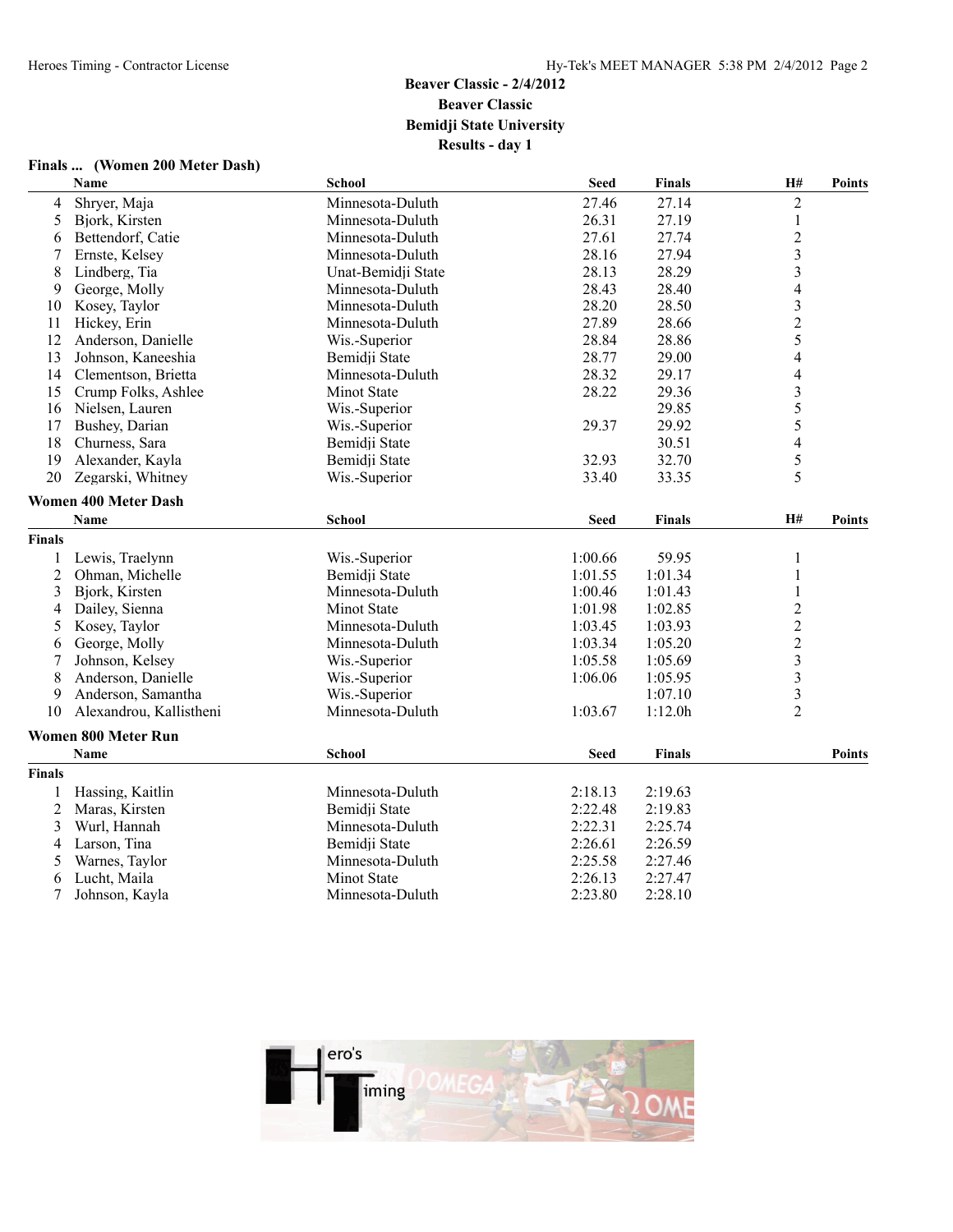#### **Finals ... (Women 800 Meter Run)**

|                | <b>Name</b>                 | School             | <b>Seed</b> | <b>Finals</b> | <b>Points</b> |
|----------------|-----------------------------|--------------------|-------------|---------------|---------------|
| 8              | Johnston, Sydney            | Minnesota-Duluth   | 2:30.75     | 2:31.29       |               |
| 9              | Anderson, Samantha          | Wis.-Superior      | 2:33.73     | 2:33.64       |               |
| 10             | Muellner, Emily             | Minnesota-Duluth   | 2:27.00     | 2:33.68       |               |
| 11             | Jaeger, Tiffany             | Minot State        | 2:36.59     | 2:35.50       |               |
| 12             | Haupert, MacKenzie          | Bemidji State      | 2:42.55     | 2:37.27       |               |
| 13             | Lasch, Kasey                | Bemidji State      | 2:33.54     | 2:39.64       |               |
|                | Women 1000 Meter Run        |                    |             |               |               |
|                | Name                        | <b>School</b>      | <b>Seed</b> | <b>Finals</b> | <b>Points</b> |
| <b>Finals</b>  |                             |                    |             |               |               |
|                | Thaemert, Jacque            | Minnesota-Duluth   | 3:07.54     | 3:06.31       |               |
| 2              | Maxwell, Paige              | Minnesota-Duluth   | 3:09.92     | 3:07.15       |               |
| 3              | Rudin, Alexandra            | Minnesota-Duluth   | 3:09.19     | 3:17.54       |               |
| 4              | Kuntz, Kara                 | Minot State        | 3:24.06     | 3:23.73       |               |
|                | <b>Women 1 Mile Run</b>     |                    |             |               |               |
|                | Name                        | <b>School</b>      | <b>Seed</b> | <b>Finals</b> | <b>Points</b> |
| <b>Finals</b>  |                             |                    |             |               |               |
| 1              | Place, Morgan               | Minnesota-Duluth   | 5:05.00     | 5:11.04       |               |
| $\overline{2}$ | Boman, Amanda               | Minnesota-Duluth   | 5:10.00     | 5:11.26       |               |
| 3              | Sayler, Cassandra           | <b>Minot State</b> |             | 5:23.84       |               |
| 4              | Anderson, Danielle          | <b>Minot State</b> |             | 5:25.70       |               |
| 5              | Kuntz, Kara                 | Minot State        | 5:38.37     | 5:28.46       |               |
| 6              | Jaeger, Tiffany             | <b>Minot State</b> | 5:40.97     | 5:33.15       |               |
|                | Johnson, Larissa            | Minnesota-Duluth   | 5:36.89     | 5:33.29       |               |
| 8              | Walling, Michelle           | <b>Minot State</b> |             | 5:35.01       |               |
| 9              | Bendel, Kate                | Minnesota-Duluth   | 5:42.29     | 5:43.80       |               |
| 10             | Boucher, Tess               | Bemidji State      | 5:56.64     | 5:44.60       |               |
| 11             | Thomas, Abby                | Minnesota-Duluth   | 5:41.23     | 5:47.02       |               |
| 12             | Pedersen, Sarah             | Minnesota-Duluth   | 5:59.62     | 5:48.21       |               |
| 13             | Lemke, Hannah               | Minnesota-Duluth   | 5:47.84     | 5:49.38       |               |
| 14             | Timerman, Randi             | Minnesota-Duluth   | 5:52.66     | 5:55.77       |               |
|                | <b>Women 3000 Meter Run</b> |                    |             |               |               |
|                | Name                        | <b>School</b>      | <b>Seed</b> | <b>Finals</b> | <b>Points</b> |
| <b>Finals</b>  |                             |                    |             |               |               |
|                | Sayler, Cassandra           | <b>Minot State</b> |             | 10:54.69      |               |
| 2              | Chasson, Sarah              | Minnesota-Duluth   | 11:11.50    | 11:04.77      |               |
| 3              | Miesbauer, Rachel           | Minnesota-Duluth   | 12:09.84    | 11:42.66      |               |
| 4              | Pluemer, Paige              | Minnesota-Duluth   | 11:40.43    | 11:53.04      |               |
| 5              | Thul, Kara                  | Minnesota-Duluth   | 12:27.57    | 11:58.77      |               |
| 6              | Thomas, Abby                | Minnesota-Duluth   | 12:09.98    | 12:12.47      |               |

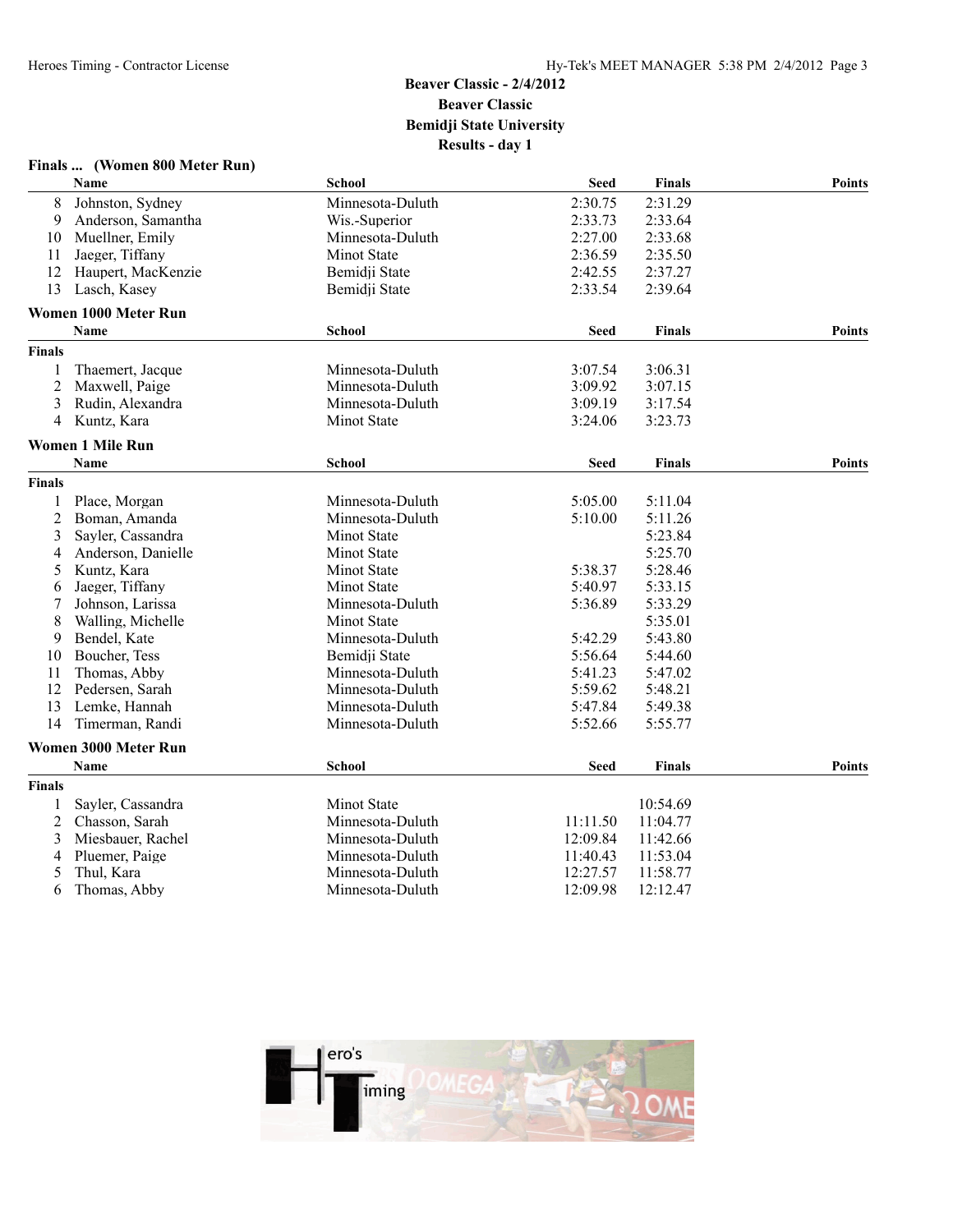| Finals | (Women 3000 Meter Run) |  |  |  |  |
|--------|------------------------|--|--|--|--|
|--------|------------------------|--|--|--|--|

|                | <b>Name</b>                    | <b>School</b>    | <b>Seed</b>    | <b>Finals</b>  |                | <b>Points</b> |
|----------------|--------------------------------|------------------|----------------|----------------|----------------|---------------|
| 7              | Marble, Brianna                | Wis.-Superior    |                | 12:29.92       |                |               |
| 8              | Meyer, Jessica                 | Bemidji State    | 13:08.95       | 12:35.65       |                |               |
| 9              | Paquin, Emily                  | Bemidji State    | 12:36.91       | 12:43.31       |                |               |
|                | <b>Women 60 Meter Hurdles</b>  |                  |                |                |                |               |
|                | <b>Name</b>                    | <b>School</b>    | <b>Seed</b>    | <b>Prelims</b> | H#             |               |
|                | <b>Preliminaries</b>           |                  |                |                |                |               |
| 1              | Larva, Ashley                  | Bemidji State    | 9.29           | 9.17 q         | 1              |               |
| 2              | Lee, Rebecca                   | Minnesota-Duluth | 9.37           | 9.54 $q$       | $\overline{2}$ |               |
| 3              | Bettendorf, Catie              | Minnesota-Duluth | 9.58           | 9.62 q         | $\,1$          |               |
| 4              | Roach, Dana                    | Minnesota-Duluth | 9.58           | 9.99 q         | 1              |               |
| 5              | Kromrey, Jennifer              | Wis.-Superior    | 10.50          | $10.14$ q      | $\overline{2}$ |               |
| 6              | Maher, Amelia                  | Minnesota-Duluth | 10.49          | $10.37$ q      | $\overline{2}$ |               |
| 7              | Clementson, Brietta            | Minnesota-Duluth | 10.77          | $10.54$ q      | $\mathbf{1}$   |               |
| 8              | Helterbran, Allie              | Minot State      |                | $12.16$ q      | 1              |               |
|                | <b>Women 60 Meter Hurdles</b>  |                  |                |                |                |               |
|                | <b>Name</b>                    | <b>School</b>    | <b>Prelims</b> | <b>Finals</b>  | H#             | <b>Points</b> |
| Finals         |                                |                  |                |                |                |               |
| 1              | Larva, Ashley                  | Bemidji State    | 9.17           | 9.22           | 1              |               |
| $\overline{c}$ | Lee, Rebecca                   | Minnesota-Duluth | 9.54           | 9.68           |                |               |
| 3              | Roach, Dana                    | Minnesota-Duluth | 9.99           | 9.68           | 1              |               |
| 4              | Bettendorf, Catie              | Minnesota-Duluth | 9.62           | 9.71           | $\mathbf{1}$   |               |
| 5              | Kromrey, Jennifer              | Wis.-Superior    | 10.14          | 10.02          | $\overline{c}$ |               |
| 6              | Clementson, Brietta            | Minnesota-Duluth | 10.54          | 10.57          | $\overline{c}$ |               |
|                | Maher, Amelia                  | Minnesota-Duluth | 10.37          | 11.13          | $\overline{c}$ |               |
| 8              | Helterbran, Allie              | Minot State      | 12.16          | 11.53          | $\overline{2}$ |               |
|                | <b>Women 4x200 Meter Relay</b> |                  |                |                |                |               |
|                | <b>Team</b>                    | Relay            | <b>Seed</b>    | <b>Finals</b>  |                | <b>Points</b> |
| <b>Finals</b>  |                                |                  |                |                |                |               |
| $\mathbf{1}$   | Minot State                    | A                | 1:48.26        | 1:52.50        |                |               |
| $\overline{2}$ | Bemidji State                  | A                | 1:48.52        | 1:53.44        |                |               |
| 3              | Wis.-Superior                  | A                |                | 1:53.81        |                |               |
| 4              | Bemidji State                  | B                | 1:55.65        | 1:56.92        |                |               |
|                | <b>Women 4x400 Meter Relay</b> |                  |                |                |                |               |
|                | <b>Team</b>                    | Relay            | <b>Seed</b>    | <b>Finals</b>  |                | <b>Points</b> |
| <b>Finals</b>  |                                |                  |                |                |                |               |
| 1              | Minnesota-Duluth               | A                | 4:06.00        | 4:10.91        |                |               |
| $\overline{2}$ | Bemidji State                  | A                | 4:13.55        | 4:12.90        |                |               |
| 3              | Minnesota-Duluth               | $\mathbf B$      | 4:12.00        | 4:22.29        |                |               |
| 4              | Minnesota-Duluth               | D                | 4:15.00        | 4:22.47        |                |               |
|                |                                |                  |                |                |                |               |

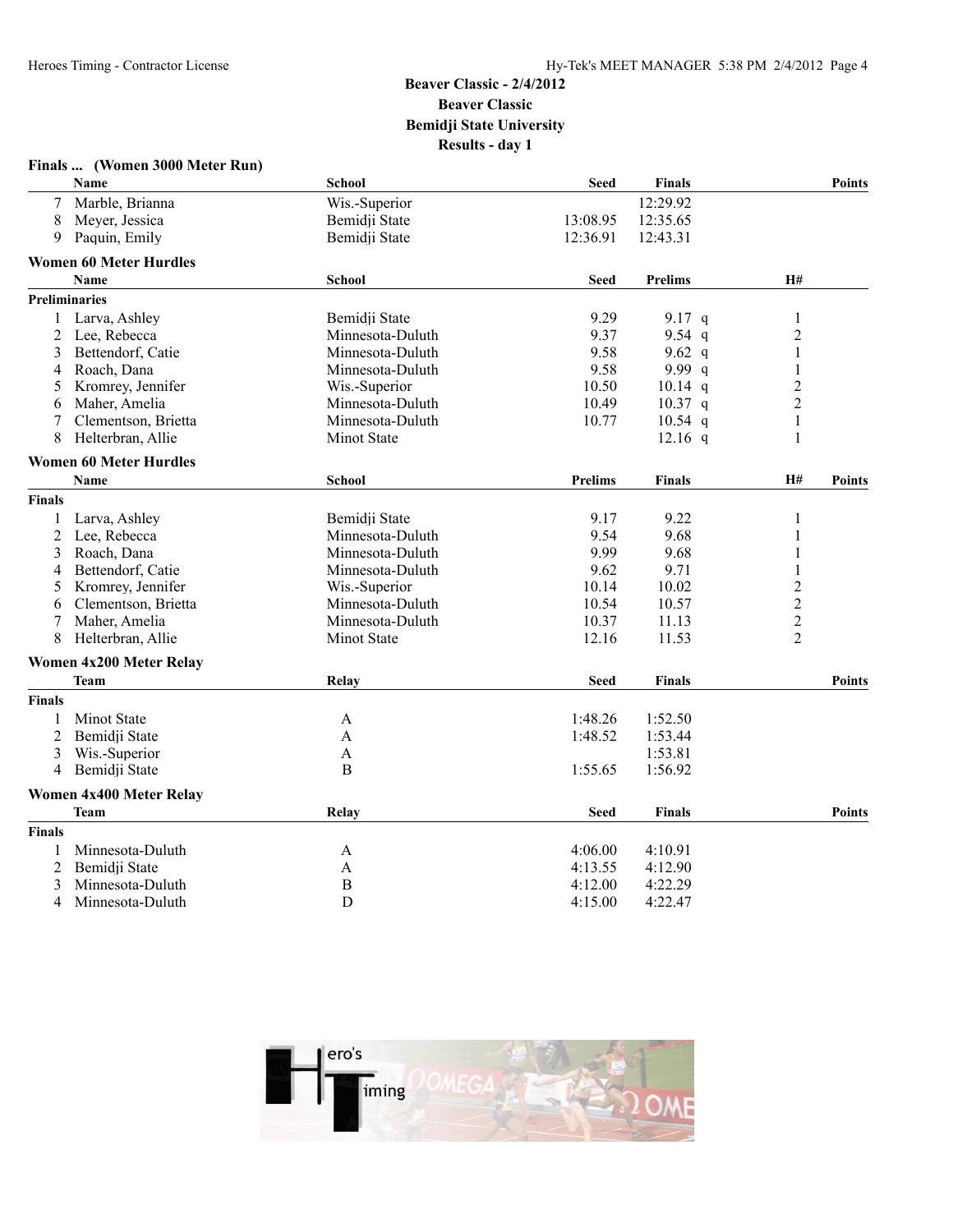|                | Finals  (Women 4x400 Meter Relay)  |                    |                   |               |               |
|----------------|------------------------------------|--------------------|-------------------|---------------|---------------|
|                | Team                               | Relay              | <b>Seed</b>       | <b>Finals</b> | <b>Points</b> |
| 5              | Minnesota-Duluth                   | $\mathbf C$        | 4:14.00           | 4:29.46       |               |
| 6              | Bemidji State                      | $\, {\bf B}$       | 4:24.55           | 4:39.32       |               |
|                | <b>Women High Jump</b>             |                    |                   |               |               |
|                | Name                               | <b>School</b>      | <b>Finals</b>     |               | <b>Points</b> |
| <b>Finals</b>  |                                    |                    |                   |               |               |
|                | Maher, Amelia                      | Minnesota-Duluth   | 1.55m             | 5-01.00       |               |
| 2              | Thompson, Bethany                  | Unat-Bemidji State | 1.45m             | $4 - 09.00$   |               |
| 3              | Craig, Rachel                      | Unattached         | 1.45m             | 4-09.00       |               |
| 4              | Churness, Sara                     | Bemidji State      | 1.40m             | 4-07.00       |               |
| 5              | Helterbran, Allie                  | Minot State        | 1.30m             | 4-03.25       |               |
| 6              | Kromrey, Jennifer                  | Wis.-Superior      | 1.22m             | 4-00.00       |               |
|                | Lee, Rebecca                       | Minnesota-Duluth   | 1.22m             | $4 - 00.00$   |               |
| $--$           | Vomhof, Kate                       | Wis.-Superior      | <b>NH</b>         |               |               |
|                | <b>Women Pole Vault</b>            |                    |                   |               |               |
|                | <b>Name</b>                        | <b>School</b>      | <b>Finals</b>     |               | <b>Points</b> |
| Finals         |                                    |                    |                   |               |               |
| 1              | Novtony, Kari                      | Minnesota-Duluth   | 3.51m             | 11-06.25      |               |
| $\overline{c}$ | Borwege, Chelsea                   | Bemidji State      | 3.21m             | 10-06.25      |               |
| 3              | Dailey, Sienna                     | Minot State        | 3.06m             | 10-00.50      |               |
| 4              | Wiltrout, Kayla                    | Unattached         | 3.06m             | 10-00.50      |               |
| 5              | Petracek, Jill                     | Minnesota-Duluth   | 2.61m             | 8-06.75       |               |
| 6              | Rossiter, Rachel                   | Wis.-Superior      | 2.46m             | 8-00.75       |               |
| 7              | Knight, Sara                       | Unattached         | 2.31m             | 7-07.00       |               |
| 8              | Olgrady, Marisa                    | Bemidji State      | 2.31 <sub>m</sub> | 7-07.00       |               |
| 9              | Quast, Caitlyn                     | Bemidji State      | 2.16m             | 7-01.00       |               |
|                | <b>Women Long Jump</b>             |                    |                   |               |               |
|                | Name                               | <b>School</b>      | <b>Finals</b>     |               | <b>Points</b> |
| <b>Finals</b>  |                                    |                    |                   |               |               |
| 1              |                                    | Minot State        | 4.98m             | 16-04.25      |               |
| 2              | Helterbran, Allie<br>Larva, Ashley | Bemidji State      | 4.94m             | 16-02.50      |               |
|                |                                    |                    | 4.91m             |               |               |
| 3              | Johnsen, Hanna                     | Minot State        | 4.69m             | 16-01.50      |               |
| 4              | Sautbine, Taylor                   | Bemidji State      |                   | 15-04.75      |               |
| 5              | Thompson, Sydney                   | Wis.-Superior      | 4.60m             | 15-01.25      |               |
| 6              | Knight, Sara                       | Unattached         | 4.59m             | 15-00.75      |               |
|                | Reuer, Allison                     | Minnesota-Duluth   | 4.58m             | 15-00.50      |               |
|                | Alexander, Kayla                   | Bemidji State      | <b>FOUL</b>       |               |               |

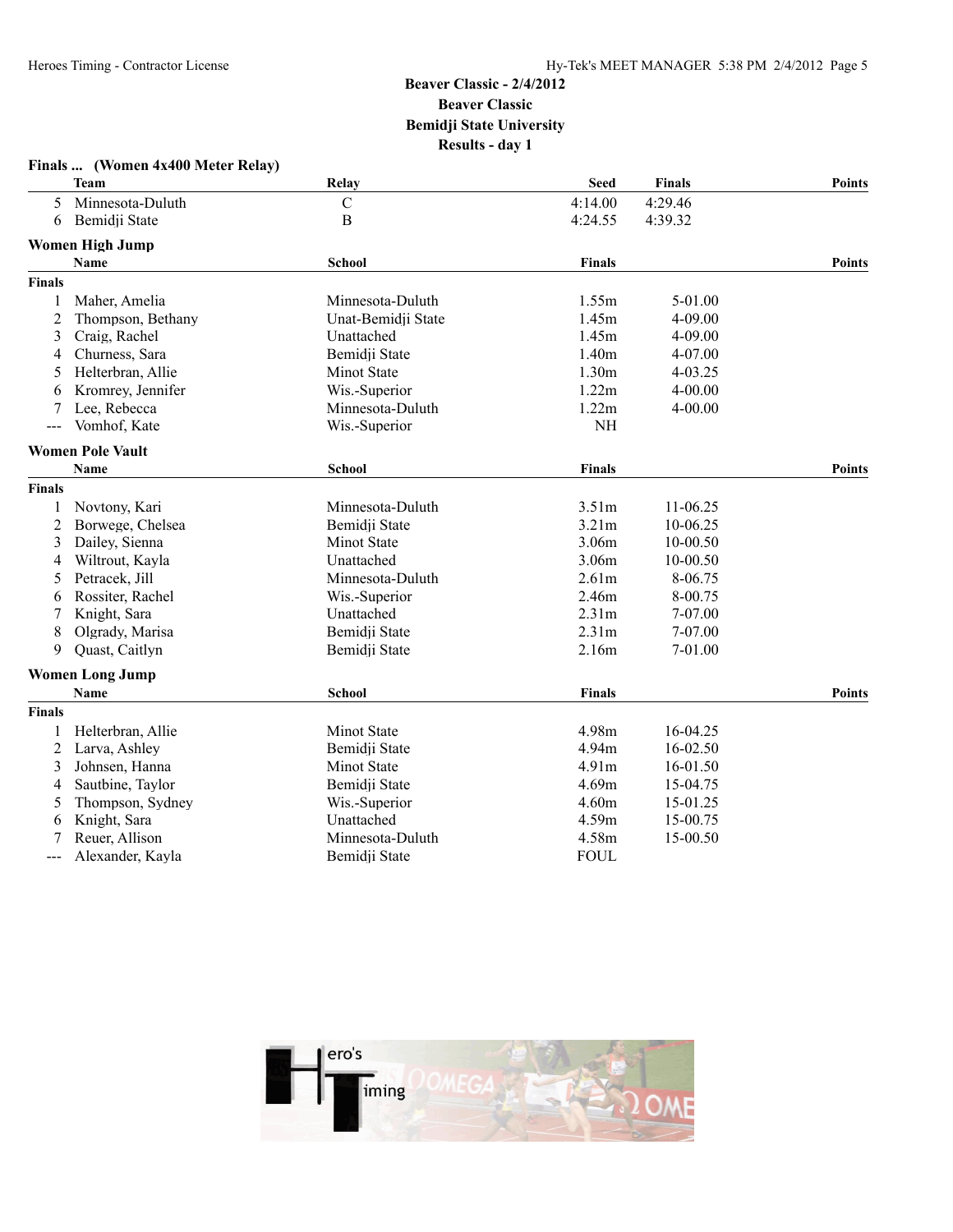# **Women Triple Jump**

|                | Name                      | School             | <b>Finals</b> |          | <b>Points</b> |
|----------------|---------------------------|--------------------|---------------|----------|---------------|
| <b>Finals</b>  |                           |                    |               |          |               |
| 1              | Johnsen, Hanna            | Minot State        | 10.66m        | 34-11.75 |               |
| $\overline{c}$ | Lee, Rebecca              | Minnesota-Duluth   | 10.38m        | 34-00.75 |               |
| 3              | George, Molly             | Minnesota-Duluth   | 9.10m         | 29-10.25 |               |
| 4              | Clementson, Brietta       | Minnesota-Duluth   | 8.77m         | 28-09.25 |               |
| $---$          | Johnson, Kaneeshia        | Bemidji State      | <b>FOUL</b>   |          |               |
|                | <b>Women Shot Put</b>     |                    |               |          |               |
|                | Name                      | School             | <b>Finals</b> |          | <b>Points</b> |
| <b>Finals</b>  |                           |                    |               |          |               |
| 1              | Olson, Samantha           | Minnesota-Duluth   | 11.25m        | 36-11.00 |               |
| 2              | Capriglione, Katie        | Wis.-Superior      | 11.15m        | 36-07.00 |               |
| 3              | Ayers, Katherine          | Minnesota-Duluth   | 11.00m        | 36-01.25 |               |
| 4              | Vinokur, Victoria         | Wis.-Superior      | 10.70m        | 35-01.25 |               |
| 5              | Engel, Samantha           | <b>Minot State</b> | 10.54m        | 34-07.00 |               |
| 6              | Sautbine, Taylor          | Bemidji State      | 10.46m        | 34-04.00 |               |
| 7              | Vanterpool, Kamilaha      | <b>Minot State</b> | 10.25m        | 33-07.50 |               |
| 8              | Hegg, Denna               | Bemidji State      | 10.04m        | 32-11.25 |               |
| 9              | Hitchcock, Jennifer       | Minnesota-Duluth   | 9.28m         | 30-05.50 |               |
| 10             | Kromrey, Jennifer         | Wis.-Superior      | 7.53m         | 24-08.50 |               |
| 11             | Alexander, Kayla          | Bemidji State      | 6.90m         | 22-07.75 |               |
| 12             | Krepel, Katie             | Bemidji State      | 6.76m         | 22-02.25 |               |
|                | <b>Women Weight Throw</b> |                    |               |          |               |
|                | Name                      | School             | <b>Finals</b> |          | <b>Points</b> |
| <b>Finals</b>  |                           |                    |               |          |               |
| 1              | Stroh, Megan              | Minnesota-Duluth   | 16.45m        | 53-11.75 |               |
| 2              | Capriglione, Katie        | Wis.-Superior      | 15.71m        | 51-06.50 |               |
| 3              | Olson, Samantha           | Minnesota-Duluth   | 13.40m        | 43-11.75 |               |
| 4              | Ayers, Katherine          | Minnesota-Duluth   | 12.46m        | 40-10.50 |               |
| 5              | Vanterpool, Kamilaha      | Minot State        | 12.36m        | 40-06.75 |               |
| 6              | Tallman, Camille          | Minot State        | 12.30m        | 40-04.25 |               |
| 7              | Olson, Tessa              | Minnesota-Duluth   | 12.11m        | 39-08.75 |               |
| 8              | Peltier, Kayla            | Wis.-Superior      | 11.93m        | 39-01.75 |               |
| 9              | Vinokur, Victoria         | Wis.-Superior      | 11.90m        | 39-00.50 |               |
| 10             | Swanson, Ellen            | Minnesota-Duluth   | 10.99m        | 36-00.75 |               |
| 11             | Hegg, Denna               | Bemidji State      | 10.41m        | 34-02.00 |               |
| 12             | Krepel, Katie             | Bemidji State      | 8.85m         | 29-00.50 |               |
| 13             | Engel, Samantha           | Minot State        | 7.88m         | 25-10.25 |               |
| 14             | Hitchcock, Jennifer       | Minnesota-Duluth   | 7.51m         | 24-07.75 |               |

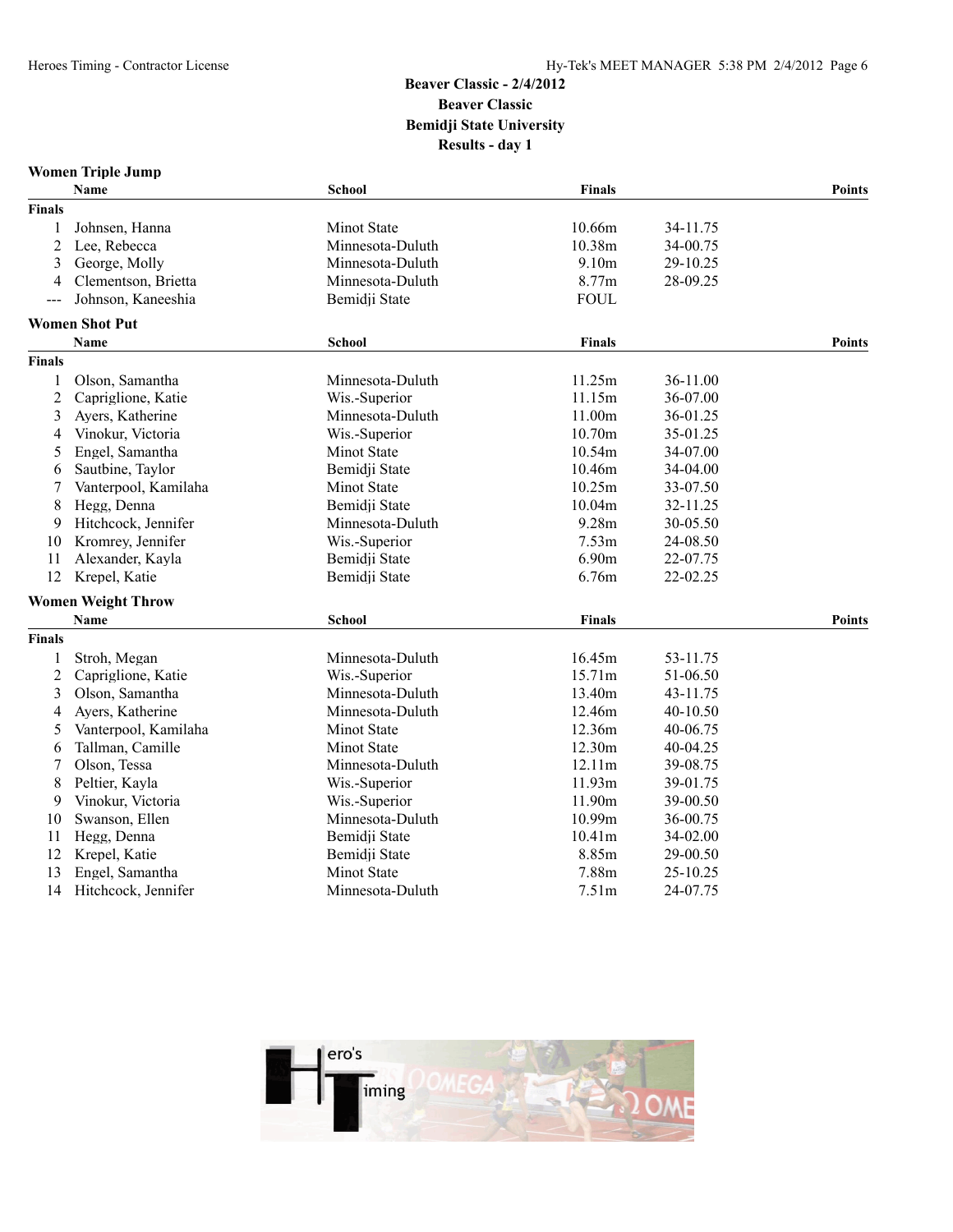#### **Men 60 Meter Dash**

|                | <b>Name</b>               | <b>School</b>      | <b>Seed</b>    | <b>Prelims</b> | H#                      |               |
|----------------|---------------------------|--------------------|----------------|----------------|-------------------------|---------------|
|                | Preliminaries             |                    |                |                |                         |               |
| 1              | Miller, Larry             | Unattached         |                | 7.26 $q$       | 1                       |               |
| $\overline{2}$ | Wakfield, Beau            | Bemidji State      | 7.28           | 7.33 $q$       | 1                       |               |
| 3              | Sorensen, Michael         | Wis.-Superior      | 7.39           | 7.49 $q$       | $\overline{c}$          |               |
| 4              | Tanaka, Tayler            | Minot State        | 7.56           | $7.59$ q       | $\overline{c}$          |               |
| 5              | Hermes, Tony              | Unat-Bemidji State |                | 7.63 $q$       | $\,1$                   |               |
| 6              | Dietrich, Andrew          | Unattached         |                | $8.32\ q$      | $\overline{\mathbf{c}}$ |               |
| 7              | Baulke, Cody              | Unattached         |                | 8.42 q         | $\overline{c}$          |               |
| 8              | Hansen, Nils              | Wis.-Superior      | 8.43           | $8.75$ q       | $\overline{2}$          |               |
|                | <b>Men 60 Meter Dash</b>  |                    |                |                |                         |               |
|                | <b>Name</b>               | <b>School</b>      | <b>Prelims</b> | <b>Finals</b>  | H#                      | <b>Points</b> |
| <b>Finals</b>  |                           |                    |                |                |                         |               |
| 1              | Miller, Larry             | Unattached         | 7.26           | 7.23           | 1                       |               |
| $\overline{c}$ | Wakfield, Beau            | Bemidji State      | 7.33           | 7.38           | 1                       |               |
| 3              | Sorensen, Michael         | Wis.-Superior      | 7.49           | 7.43           | 1                       |               |
| 4              | Hermes, Tony              | Unat-Bemidji State | 7.63           | 7.62           | 1                       |               |
| 5              | Tanaka, Tayler            | Minot State        | 7.59           | 7.65           | 1                       |               |
| 6              | Dietrich, Andrew          | Unattached         | 8.32           | 8.36           | $\overline{c}$          |               |
| 7              | Baulke, Cody              | Unattached         | 8.42           | 8.36           | $\overline{c}$          |               |
| 8              | Hansen, Nils              | Wis.-Superior      | 8.75           | 8.71           | $\overline{2}$          |               |
|                | Men 200 Meter Dash        |                    |                |                |                         |               |
|                | Name                      | <b>School</b>      | <b>Seed</b>    | <b>Finals</b>  | H#                      | <b>Points</b> |
| <b>Finals</b>  |                           |                    |                |                |                         |               |
| 1              | Solarz, Derek             | Wis.-Superior      | 24.55          | 23.72          | $\mathbf{1}$            |               |
| $\overline{c}$ | Magomolla, Zakayo         | Wis.-Superior      | 23.93          | 23.89          | $\mathbf{1}$            |               |
| 3              | Tanaka, Tayler            | <b>Minot State</b> | 24.18          | 23.95          | $\overline{c}$          |               |
| 4              | Reijo, Matt               | Wis.-Superior      | 24.12          | 24.05          | $\overline{c}$          |               |
| 5              | Flatland, Tyler           | Minot State        | 24.82          | 24.42          | $\mathbf{1}$            |               |
| 6              | Chiweshe, Beven           | Minot State        | 24.77          | 24.49          | $\overline{c}$          |               |
| 7              | Sorensen, Michael         | Wis.-Superior      | 24.33          | 24.61          | $\overline{c}$          |               |
| 8              | Malafa, Darin             | Minot State        | 25.08          | 25.21          | $\overline{c}$          |               |
| 9              | Griepentrog, Kevin        | Wis.-Superior      | 25.26          | 25.67          | $\overline{c}$          |               |
| 10             | Bowers, Jamere            | Wis.-Superior      | 25.76          | 26.20          | $\mathbf{1}$            |               |
| ---            | Sandy, Josh               | Minot State        | 24.11          | <b>DNF</b>     | $\mathbf{1}$            |               |
|                | <b>Men 400 Meter Dash</b> |                    |                |                |                         |               |
|                | <b>Name</b>               | <b>School</b>      | <b>Seed</b>    | <b>Finals</b>  |                         | <b>Points</b> |
| <b>Finals</b>  |                           |                    |                |                |                         |               |
| 1              | Flatland, Tyler           | <b>Minot State</b> | 54.86          | 53.79          |                         |               |
| $\overline{2}$ | Sandy, Josh               | <b>Minot State</b> | 54.86          | 54.13          |                         |               |

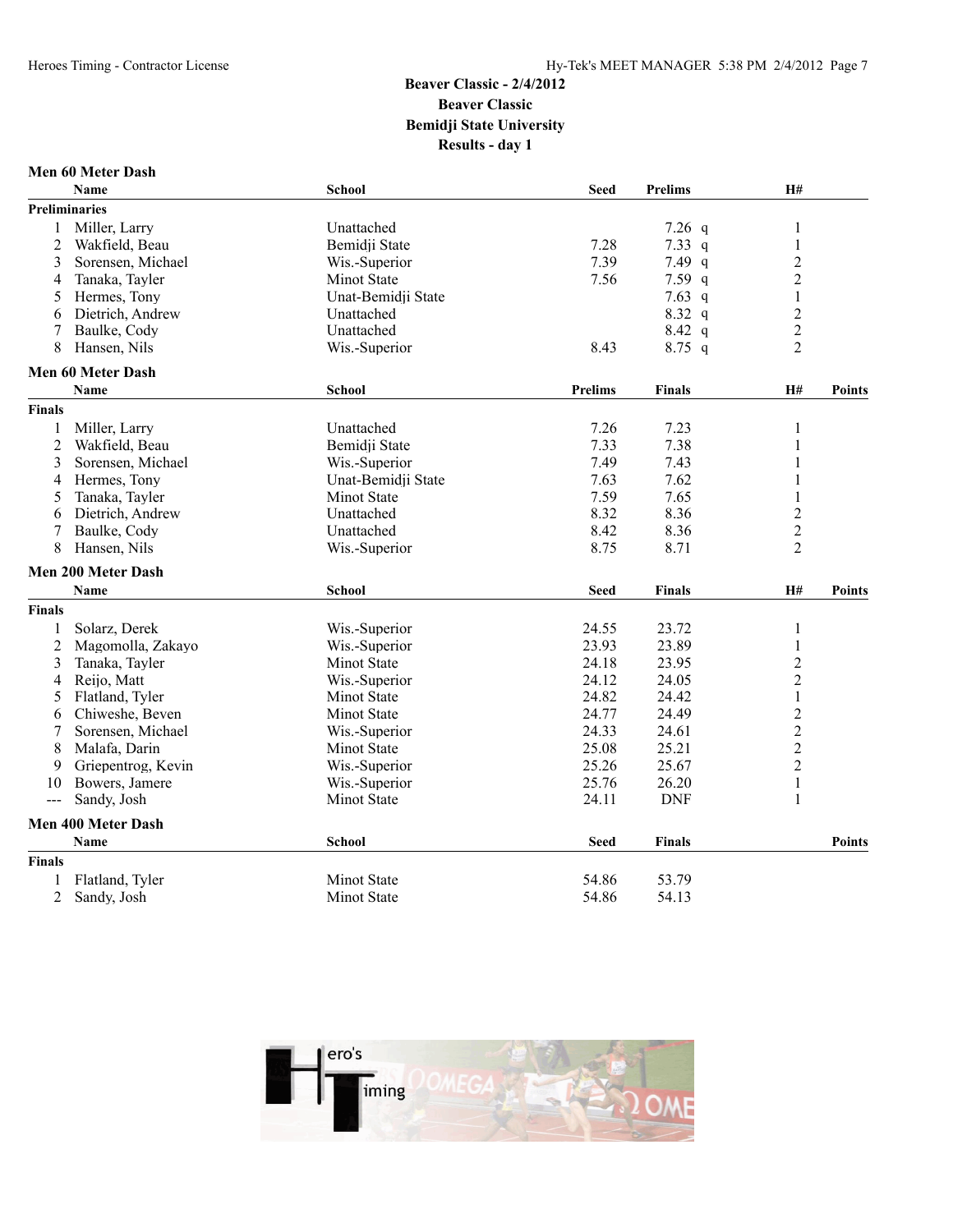|                | Finals  (Men 400 Meter Dash) |                           |             |                |               |
|----------------|------------------------------|---------------------------|-------------|----------------|---------------|
|                | Name                         | <b>School</b>             | <b>Seed</b> | <b>Finals</b>  | <b>Points</b> |
| 3              | Chiweshe, Beven              | <b>Minot State</b>        | 54.98       | 54.27          |               |
| 4              | Bowers, Jamere               | Wis.-Superior             | 57.25       | 58.43          |               |
| 5              | Ensign, Joshua               | Wis.-Superior             |             | 1:00.78        |               |
|                | Men 800 Meter Run            |                           |             |                |               |
|                | Name                         | <b>School</b>             | <b>Seed</b> | <b>Finals</b>  | <b>Points</b> |
| Finals         |                              |                           |             |                |               |
| 1              | Armstrong, Clay              | Minot State               | 2:03.09     | 2:09.56        |               |
| $\overline{2}$ | Diedrich. Pat                | Unat-Bemidji State        | 2:01.86     | 2:10.25        |               |
| 3              | Perry, Ryan                  | Minot State               | 2:10.60     | 2:18.40        |               |
|                | <b>Men 1 Mile Run</b>        |                           |             |                |               |
|                | <b>Name</b>                  | <b>School</b>             | <b>Seed</b> | <b>Finals</b>  | <b>Points</b> |
| Finals         |                              |                           |             |                |               |
| 1              | Miller, Kenny                | <b>TC Running Company</b> | 4:29.50     | 4:32.34        |               |
| $\overline{2}$ | Tiberg, Cam                  | Wis.-Superior             | 4:38.65     | 4:35.37        |               |
| 3              | Boeckel, Max                 | Minot State               | 4:42.51     | 4:38.49        |               |
| 4              | Armstrong, Clay              | <b>Minot State</b>        | 4:42.68     | 4:42.09        |               |
| 5              | Szafarski, Brett             | Minot State               | 4:54.86     | 4:47.41        |               |
| 6              | Hernandez, Carlos            | Minot State               | 4:43.29     | 4:47.54        |               |
| 7              | Perry, Ryan                  | Minot State               | 4:55.87     | 4:52.13        |               |
| 8              | Ensign, Joshua               | Wis.-Superior             | 5:00.07     | 4:55.28        |               |
| 9              | Beesley, Dillon              | Wis.-Superior             |             | 5:00.75        |               |
| 10             | Haling, Brandon              | Wis.-Superior             |             | 5:07.39        |               |
| 11             | Anye, Nde                    | Unat-Bemidji State        | 5:19.78     | 5:17.56        |               |
| 12             | Muenchow, John               | Unattached                |             | 5:17.59        |               |
| 13             | Jarecki, Aaron               | Wis.-Superior             |             | 5:18.95        |               |
|                | Men 3000 Meter Run           |                           |             |                |               |
|                | Name                         | <b>School</b>             | <b>Seed</b> | <b>Finals</b>  | <b>Points</b> |
| <b>Finals</b>  |                              |                           |             |                |               |
| 1              | Behling, Scott               | Wis.-Superior             | 8:54.14     | 9:00.14        |               |
| 2              | Miller, Kenny                | TC Running Company        | 9:10.00     | 9:19.62        |               |
| 3              | Boeckel, Max                 | <b>Minot State</b>        | 9:22.38     | 9:21.91        |               |
| 4              | Hernandez, Carlos            | Minot State               | 9:15.98     | 9:41.86        |               |
| 5              | Szafarski, Brett             | Minot State               | 9:57.73     | 9:48.73        |               |
|                | <b>Men 60 Meter Hurdles</b>  |                           |             |                |               |
|                | <b>Name</b>                  | <b>School</b>             | <b>Seed</b> | <b>Prelims</b> |               |
| Preliminaries  |                              |                           |             |                |               |
| $\mathbf{1}$   | Kuntz, Eric                  | Minot State               | 8.96        | 9.00 $q$       |               |
| 2              | Malafa, Darin                | Minot State               | 10.03       | 9.34 $q$       |               |
| 3              | Donahue, Nicholas            | Wis.-Superior             |             | 9.71 $q$       |               |

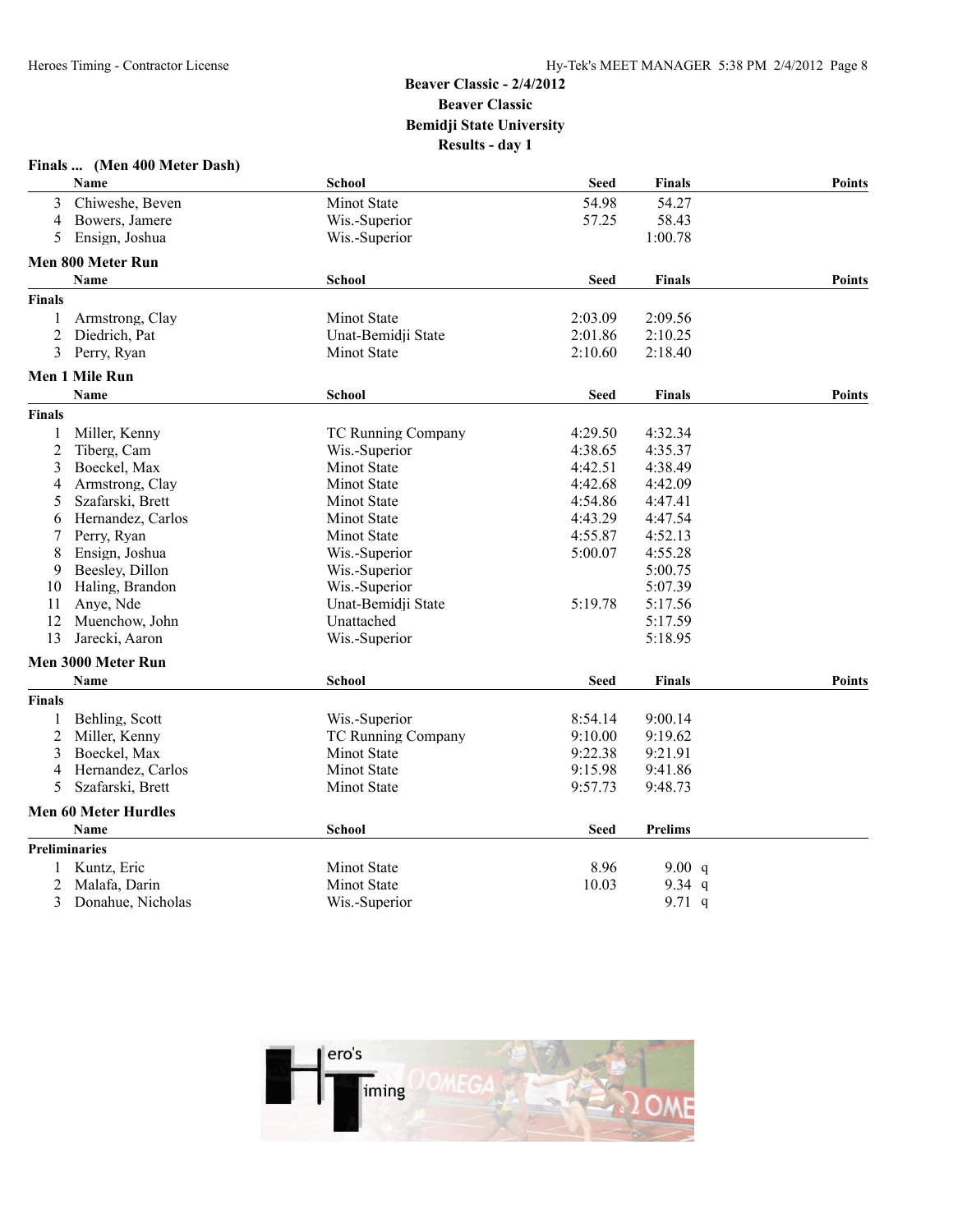#### **Men 60 Meter Hurdles**

|                | <b>Name</b>           | School             | <b>Prelims</b> | <b>Finals</b> | Points        |
|----------------|-----------------------|--------------------|----------------|---------------|---------------|
| <b>Finals</b>  |                       |                    |                |               |               |
| 1              | Malafa, Darin         | Minot State        | 9.34           | 9.31          |               |
| 2              | Donahue, Nicholas     | Wis.-Superior      | 9.71           | 9.41          |               |
|                | Men 4x200 Meter Relay |                    |                |               |               |
|                | <b>Team</b>           | Relay              | <b>Seed</b>    | <b>Finals</b> | <b>Points</b> |
| <b>Finals</b>  |                       |                    |                |               |               |
| 1              | Wis.-Superior         | $\bf{B}$           |                | 1:36.15       |               |
| 2              | Wis.-Superior         | A                  |                | 1:36.44       |               |
| 3              | Bemidji State         | A                  | 1:33.25        | 1:41.66       |               |
|                | Men 4x400 Meter Relay |                    |                |               |               |
|                | Team                  | Relay              | <b>Seed</b>    | <b>Finals</b> | <b>Points</b> |
| <b>Finals</b>  |                       |                    |                |               |               |
| $\mathbf{1}$   | Wis.-Superior         | A                  | 3:40.50        | 3:35.28       |               |
| $\overline{2}$ | Minnesota-Duluth      | A                  |                | 3:45.50       |               |
| 3              | Wis.-Superior         | $\mathcal{C}$      | 3:50.50        | 3:58.88       |               |
| 4              | Wis.-Superior         | $\mathbf B$        | 3:50.51        | 4:00.59       |               |
|                | <b>Men High Jump</b>  |                    |                |               |               |
|                | <b>Name</b>           | <b>School</b>      | <b>Finals</b>  |               | <b>Points</b> |
| <b>Finals</b>  |                       |                    |                |               |               |
| 1              | Baulke, Brian         | Unat-Bemidji State | 1.85m          | 6-00.75       |               |
| $\overline{2}$ | Donahue, Nicholas     | Wis.-Superior      | 1.70m          | 5-07.00       |               |
| 3              | Baulke, Cody          | Unattached         | 1.60m          | 5-03.00       |               |
| 4              | Long, Dijon           | Wis.-Superior      | 1.55m          | 5-01.00       |               |
|                | <b>Men Pole Vault</b> |                    |                |               |               |
|                | Name                  | <b>School</b>      | <b>Finals</b>  |               | <b>Points</b> |
| <b>Finals</b>  |                       |                    |                |               |               |
| 1              | Beutz, Jason          | Unattached         | 4.71m          | 15-05.50      |               |
| $\overline{2}$ | Olson, Kevin          | Wis.-Superior      | 4.26m          | 13-11.75      |               |
| $\overline{2}$ | Lueck, Matt           | Minnesota-Duluth   | 4.26m          | 13-11.75      |               |
| 4              | Niebuhr, Riley        | Minnesota-Duluth   | 3.95m          | 12-11.50      |               |
| 4              | Plifka, Dane          | Unat-Bemidji State | 3.95m          | 12-11.50      |               |
| 6              | Leverington, Ryan     | Minnesota-Duluth   | 3.95m          | 12-11.50      |               |
| 7              | Knight, Taylor        | Unat-Bemidji State | 3.95m          | 12-11.50      |               |
| 8              | Kuntz, Eric           | Minot State        | 3.80m          | 12-05.50      |               |
| 9              | Phousirith, Lucky     | Minnesota-Duluth   | 3.50m          | 11-05.75      |               |
| 10             | Zamzow, Brooks        | Minnesota-Duluth   | 3.05m          | 10-00.00      |               |
| 11             | Urban, Scott          | Minnesota-Duluth   | 3.05m          | 10-00.00      |               |
| 12             | Adams, Justin         | Minnesota-Duluth   | 2.75m          | $9 - 00.25$   |               |
|                |                       |                    |                |               |               |